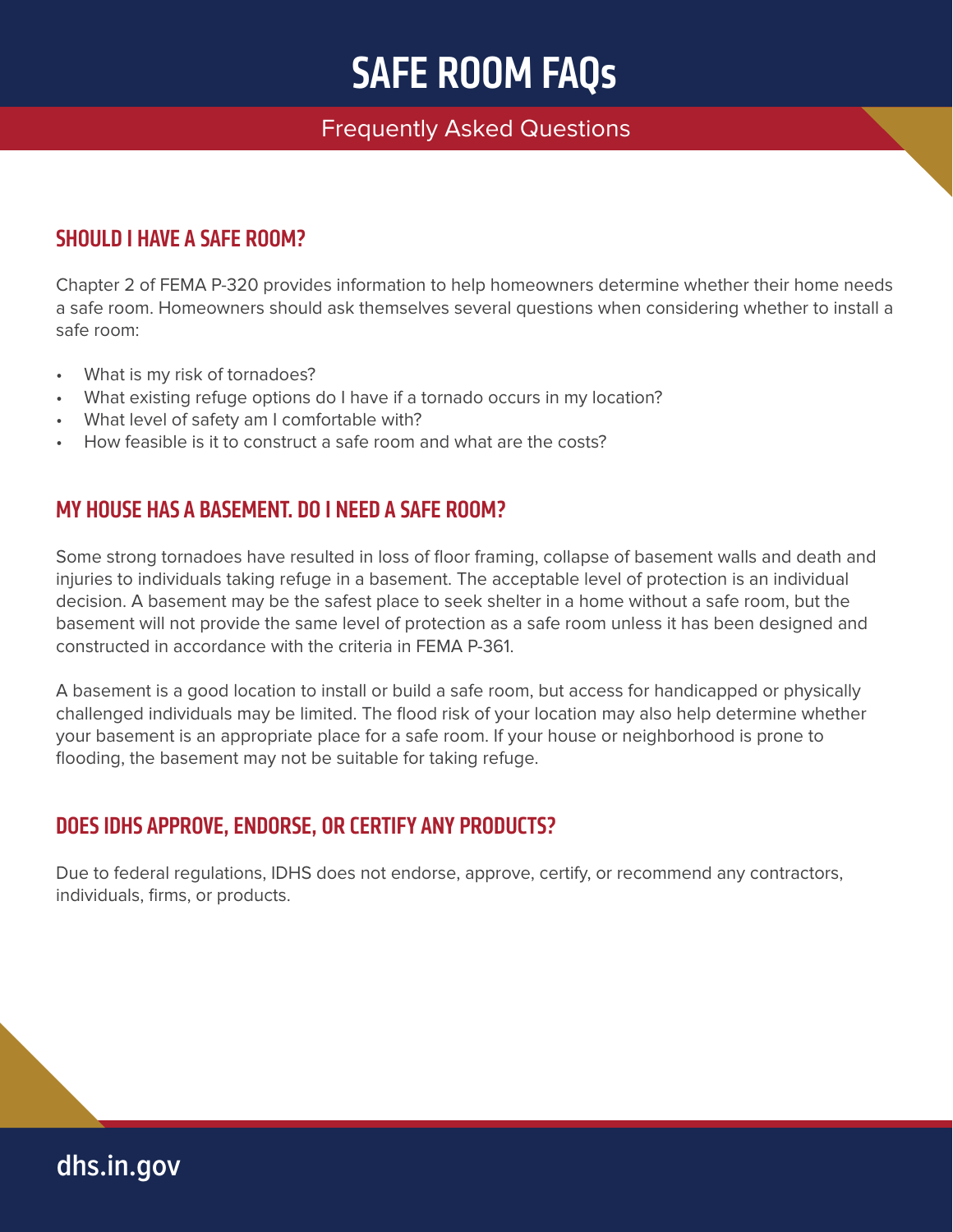#### Frequently Asked Questions

#### WHAT IS THE MINIMUM SQUARE FOOTAGE PER PERSON FOR A RESIDENTIAL TORNADO AND HURRICANE SAFE ROOM?

One- and Two-Family Dwelling 3 square feet Other Residential **5** square feet

#### RESIDENTIAL SAFE ROOM TYPE MINIMUM USABLE FLOOR AREA\* PER SAFE ROOM OCCUPANT

\* See FEMA P-361 for more information on usable safe room floor area.

#### WHAT IS THE COST OF INSTALLING A SAFE ROOM IN A NEW HOME?

Costs for construction vary across the United States. In general, safe rooms installed in existing homes are more expensive than those installed during new construction. The cost of a safe room depends on a variety of factors, including:

- Size
- Materials used (CMU, concrete, wood, insulated concrete form [ICF], combination)
- Location (if internal, within building; if external, above or below ground)
- Whether the safe room is prefabricated or site-built
- Number of exterior home walls used in constructing the safe room
- Type of door used
- Type of foundation on which the home is built
- Location within the United States (because of regional variations in labor and material costs)
- Whether the safe room is built as part of a new home or retrofitted into an existing home
- Any added amenities (e.g., bathroom fixtures)

Designers of safe rooms must be registered design professionals, such as an architect or engineer, who is familiar with safe rooms and are certified in the state where the work is being performed.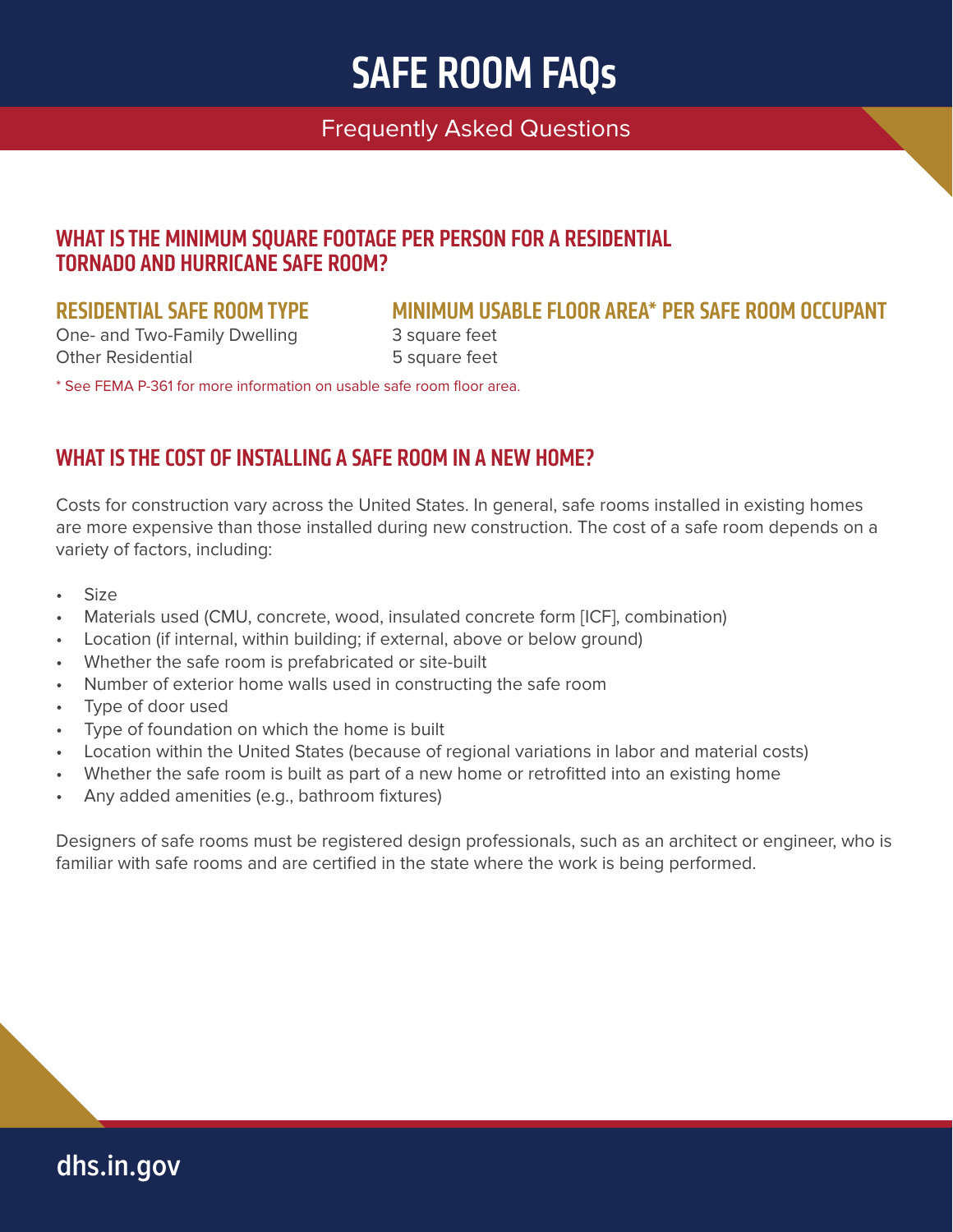#### Frequently Asked Questions

#### CAN I INSTALL A SAFE ROOM IN AN EXISTING HOME?

Yes, a safe room may be installed during the initial construction of a home or retrofitted afterward. When installing a safe room in an existing home, the adequacy of the foundation is a primary concern. A vast majority of slab-on-grade foundations in homes are not adequate to transfer the loads from a safe room to the ground, even if they have some level of reinforcement. When constructing or installing a safe room onto an existing slab, the slab should be inspected to determine whether it is sufficient to support the safe room. An architect or engineer should be consulted to ensure that any existing elements of the home (including the foundation) that are used as part of the safe room can provide sufficient protection.

ICC 500 also requires any storm shelter installed on an existing slab using post-installed anchors (i.e., anchors installed in concrete that has already hardened) to be subject to special inspections. This requirement also applies to safe rooms. Helpful information on safe room foundations and anchoring can also be found in the [Foundation and Anchoring Criteria for Safe Rooms Fact Sheet](https://www.fema.gov/sites/default/files/2020-07/foundation-anchoring-criteria-safe-rooms.pdf) on FEMA's website.

#### WHERE SHOULD THE SAFE ROOM BE INSTALLED?

There are several possible locations in or near your home or small business for a safe room. It can be either inside (within the building footprint) or outside (detached or adjacent to the existing building) and above-ground, in-ground, or in a basement. Many people prefer to build within their homes or buildings so they have some level of protection while attempting to access their safe room. For an existing home or small business, this convenience must be balanced with the challenges of retrofitting the building. When determining where to locate a safe room, the building owner must determine what is best for his or her situation. For example, while an interior safe room offers the benefit of being closer to the building occupants, an exterior safe room may be easier to install for an existing building.

For more information on selecting the location of a safe room within your home or small business, see FEMA P-320, Section 3.5.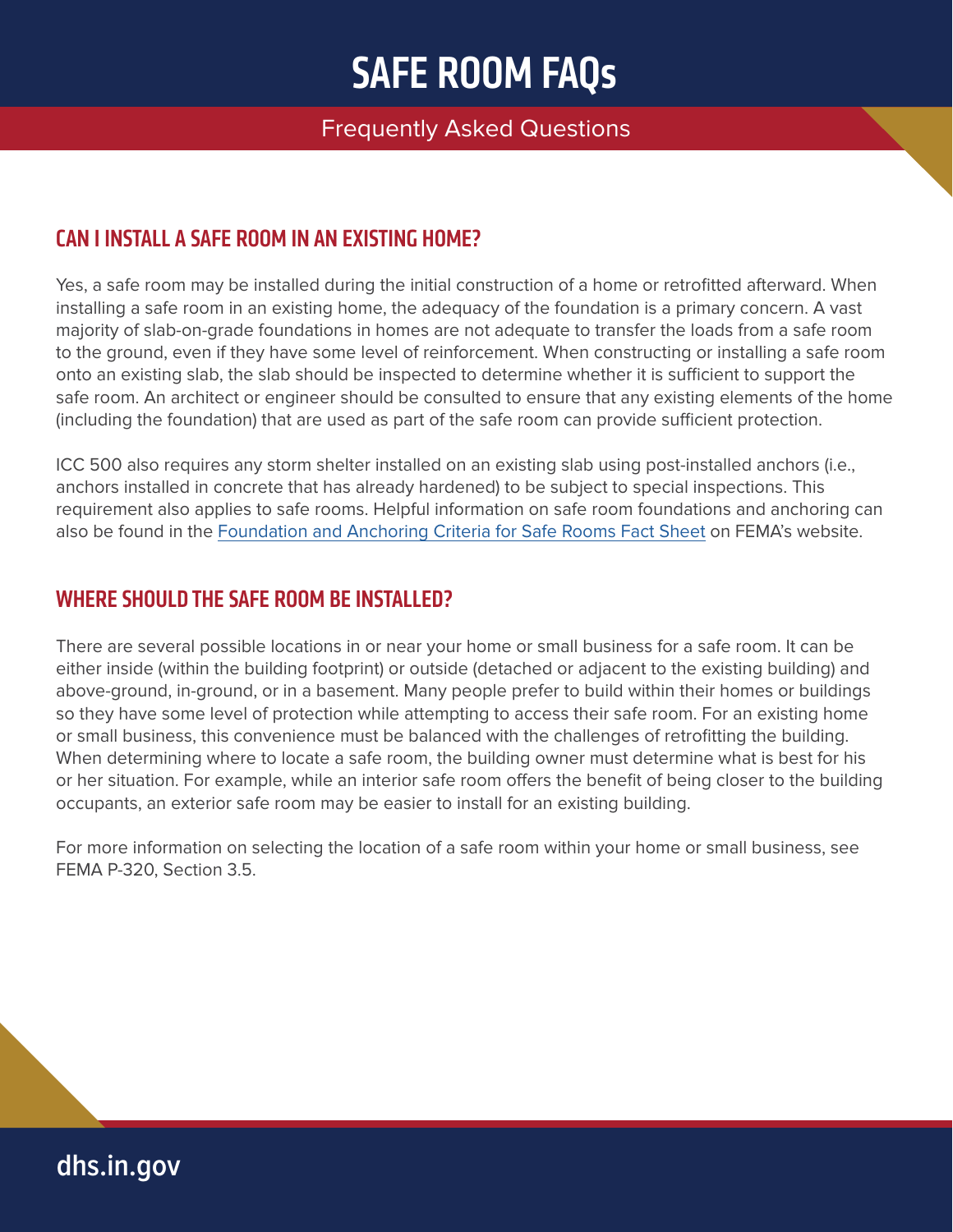#### Frequently Asked Questions

#### IS AN IN-GROUND SAFE ROOM SAFER THAN ONE ABOVE GROUND?

In-ground safe rooms provide inherent protection from windborne debris naturally afforded by the surrounding soil coverage. Above-ground safe rooms are required to be rigorously tested to ensure that they can also provide protection from windborne debris. Therefore, all properly constructed safe rooms offer life-safety protection if they are properly designed and constructed.

#### ARE THERE ANY FLOOD HAZARD RESTRICTIONS FOR THE LOCATION OF A RESIDENTIAL SAFE ROOM?

Yes. FEMA provides guidance on the location of residential safe rooms in relation to flood hazards. Per FEMA P-361, flood hazards should be considered when designing a residential safe room. More information on siting restrictions and additional elevation requirements can be found in the Flood Hazard Elevation and Siting Criteria for Residential Safe Rooms Quick Guide and FEMA P-361.

#### BESIDES FEMA GUIDANCE, WHAT OTHER CODES AND STANDARDS APPLY TO SAFE ROOMS?

FEMA P-361 provides the design criteria to be used with common building codes and standards to design a building. In December 2014, the International Code Council® (ICC®), with the support of the National Storm Shelter Association® (NSSA®), released a second edition of the consensus standard titled Standard for the Design and Construction of Storm Shelters, also known as the ICC 500. A summary of ICC 500 requirements and changes made to the 2014 edition compared to the 2008 edition can be found in [Highlights of ICC 500-2014.](https://www.fema.gov/sites/default/files/2020-07/highlights-icc-500.pdf)

#### WHERE CAN I FIND ADDITIONAL INFORMATION AND PLANS FOR SAFE ROOM CONSTRUCTION?

Additional information is available at the [FEMA Safe Room](https://www.fema.gov/safe-rooms) website.

**[dhs.in.gov](http://dhs.in.gov)**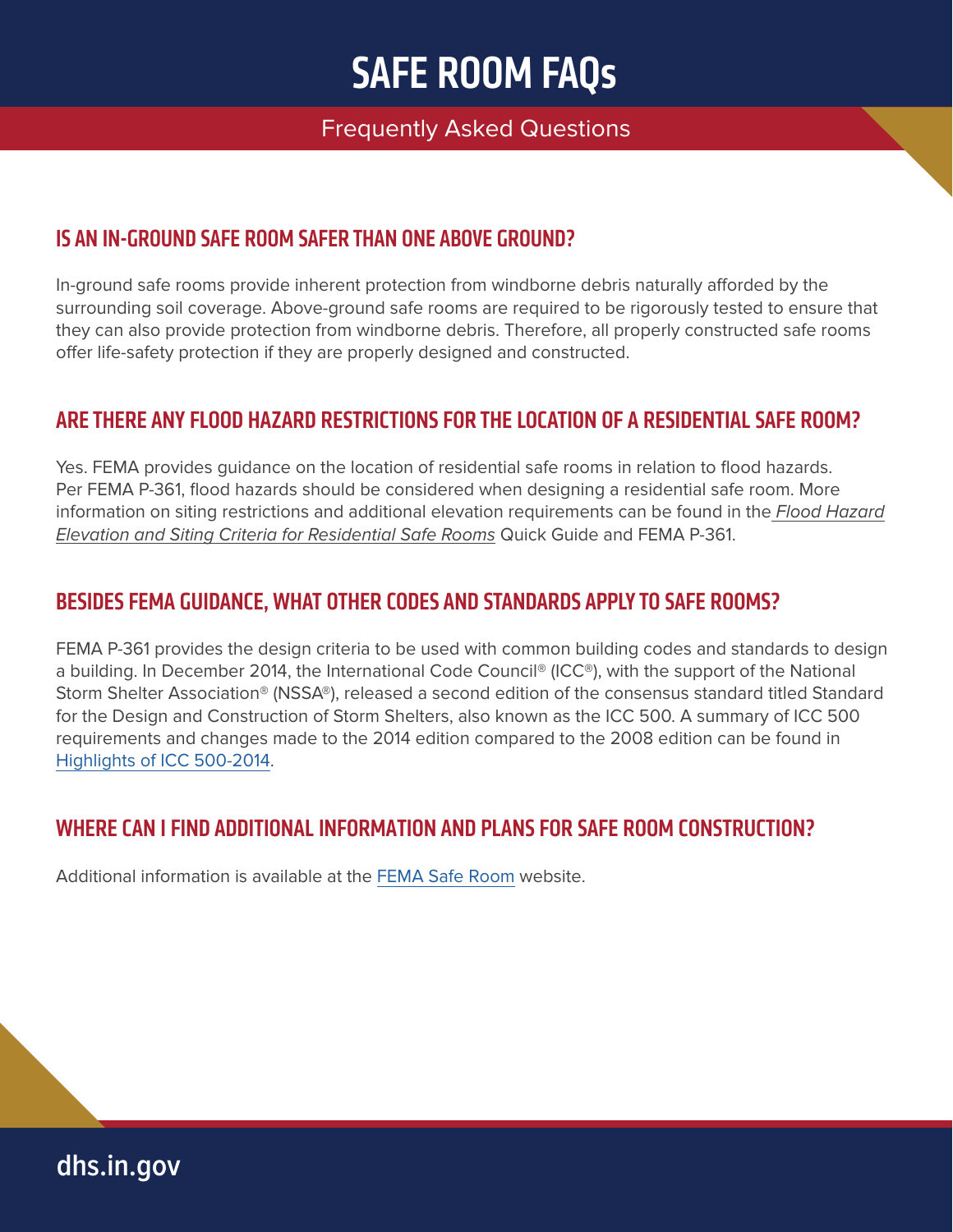#### Frequently Asked Questions

#### CAN I CHANGE THE PRESCRIPTIVE PLANS IN FEMA P-320 TO MEET MY SPECIFIC NEEDS?

A safe room can be sized differently as long as it complies with the guidance in FEMA P-361. When changing any details of the prescriptive plans in FEMA P-320, consult a licensed design professional to verify that the modified plans still meet or exceed the design criteria of FEMA P-361.

#### WHAT SHOULD I DO IF I AM UNSURE A SAFE ROOM OR STORM SHELTER PRODUCT MEETS CRITERIA?

If you are unsure if a safe room or storm shelter product meets FEMA P-361 criteria, you may contact your local building official or local or [state emergency management office](https://www.fema.gov/locations).

#### ARE INSPECTIONS REQUIRED?

Obtaining proper building permits and inspections is important for all construction. The builder or homeowner should ensure the safe room is built according to the plans in FEMA P-320 or to plans that, through testing and engineering, have been determined to meet the safe room design criteria in FEMA P-361. The level of construction needed for a safe room typically requires a permit from the local building department. Further, to verify compliance with the FEMA or ICC 500 criteria, additional quality control inspections may be needed.

ICC 500 does have provisions for special inspections. ICC 500 requires that anchors post-installed in hardened concrete (e.g., an existing slab) for safe rooms be subject to special inspections to verify the anchor installation, capacity, and foundation adequacy meet the manufacturer's requirements.

#### WHO SHOULD I CONTACT TO INSPECT MY SAFE ROOM?

A design professional licensed in the state in which the safe room is installed can be contracted to inspect your safe room. Contact a local building official to determine who can properly inspect your safe room to verify that the safe room design criteria in FEMA P-361 have been met.

### **[dhs.in.gov](http://dhs.in.gov)**